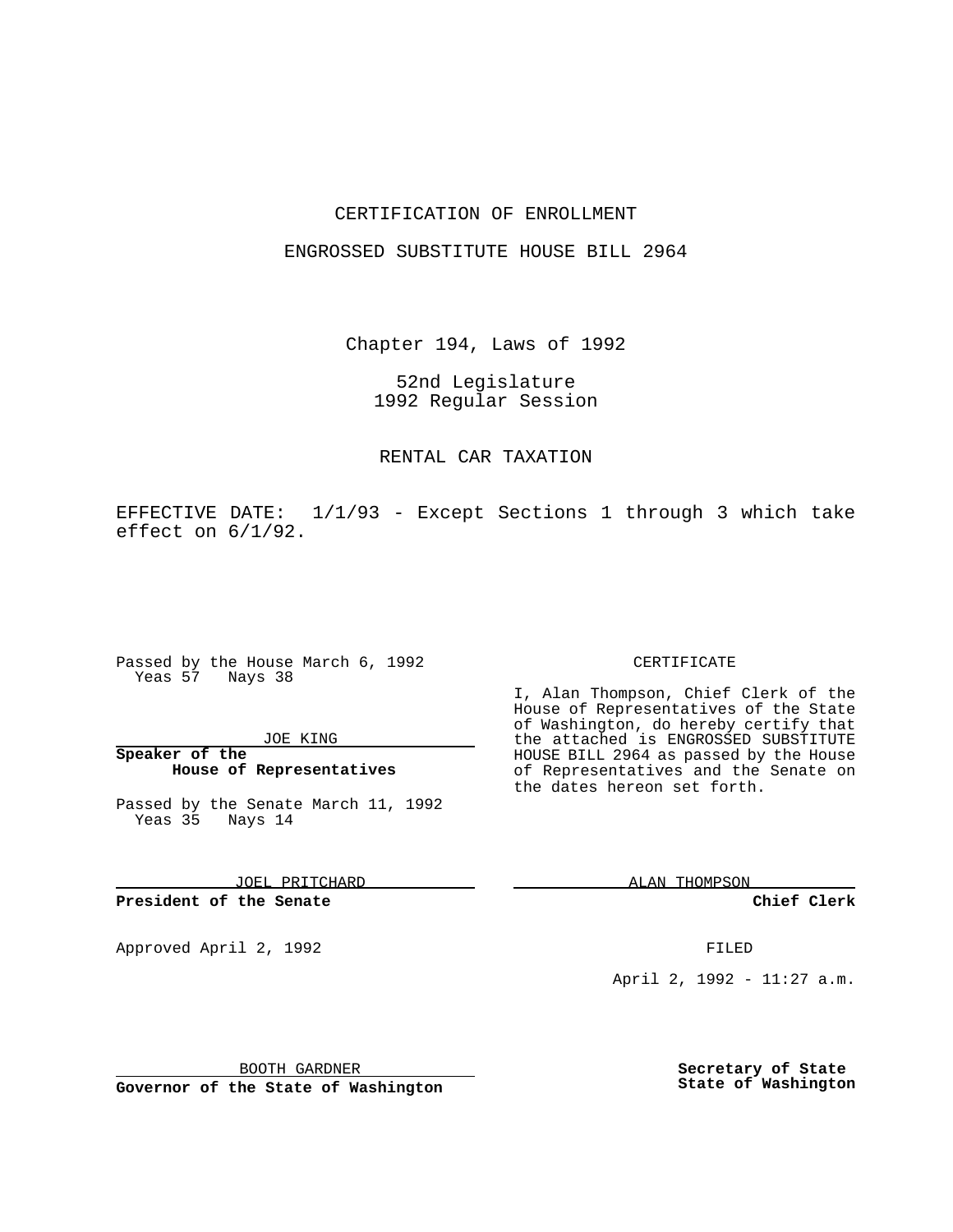# **ENGROSSED SUBSTITUTE HOUSE BILL 2964** \_\_\_\_\_\_\_\_\_\_\_\_\_\_\_\_\_\_\_\_\_\_\_\_\_\_\_\_\_\_\_\_\_\_\_\_\_\_\_\_\_\_\_\_\_\_\_

\_\_\_\_\_\_\_\_\_\_\_\_\_\_\_\_\_\_\_\_\_\_\_\_\_\_\_\_\_\_\_\_\_\_\_\_\_\_\_\_\_\_\_\_\_\_\_

Passed Legislature - 1992 Regular Session

## **State of Washington 52nd Legislature 1992 Regular Session**

**By** House Committee on Revenue (originally sponsored by Representatives Wang, Winsley, Locke, Peery, R. Fisher and Brekke)

Read first time 02/07/92.

 AN ACT Relating to excise taxation of vehicles used for short-term rental; amending RCW 82.08.020, 81.100.060, and 81.104.160; reenacting and amending RCW 35.58.273; adding new sections to chapter 46.04 RCW; adding new sections to chapter 82.08 RCW; adding a new section to chapter 82.14 RCW; adding a new section to chapter 46.16 RCW; adding a new section to chapter 46.87 RCW; adding a new section to chapter 82.44 RCW; creating a new section; prescribing penalties; providing effective 8 dates; and declaring an emergency.

9 BE IT ENACTED BY THE LEGISLATURE OF THE STATE OF WASHINGTON:

10 NEW SECTION. **Sec. 1.** A new section is added to chapter 46.04 RCW 11 to read as follows:

12 (1) "Rental car" means a passenger car, as defined in RCW 13 46.04.382, that is used solely by a rental car business for rental to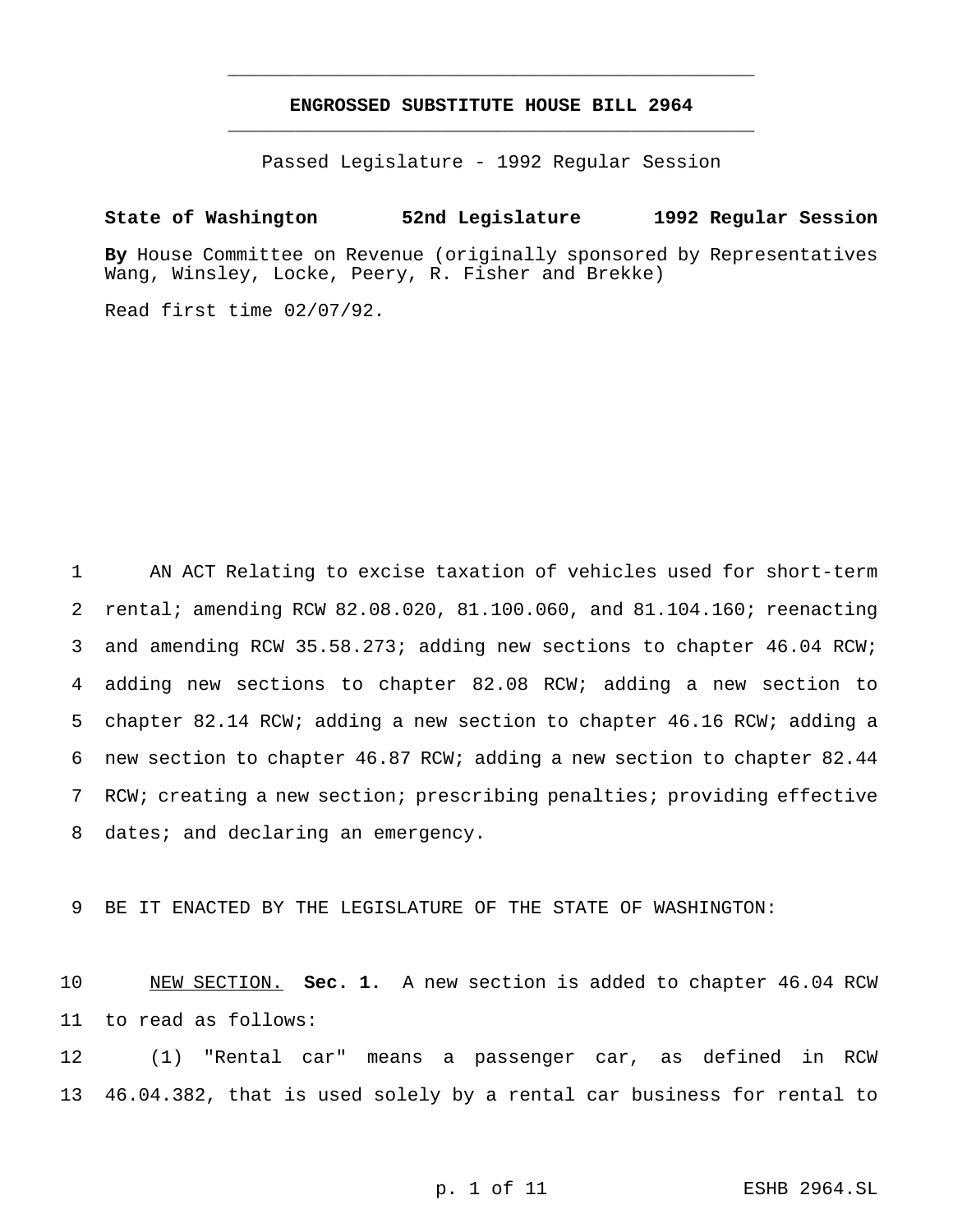others, without a driver provided by the rental car business, for periods of not more than thirty consecutive days.

(2) "Rental car" does not include:

 (a) Vehicles rented or loaned to customers by automotive repair businesses while the customer's vehicle is under repair;

(b) Vehicles licensed and operated as taxicabs.

 NEW SECTION. **Sec. 2.** A new section is added to chapter 82.08 RCW to read as follows:

 For purposes of this chapter, "retail car rental" means renting a rental car, as defined in section 1 of this act, to a consumer.

 NEW SECTION. **Sec. 3.** A new section is added to chapter 82.14 RCW to read as follows:

 The legislative authority of any county may impose a sales and use tax, in addition to the tax authorized by RCW 82.14.030, upon retail car rentals within the county that are taxable by the state under chapters 82.08 and 82.12 RCW. The rate of tax shall be one percent of the selling price in the case of a sales tax or rental value of the vehicle in the case of a use tax. Proceeds of the tax shall not be used to subsidize any professional sports team and shall be used solely for the following purposes:

 (1) Acquiring, constructing, maintaining, or operating public sports stadium facilities;

 (2) Engineering, planning, financial, legal, or professional services incidental to public sports stadium facilities; or

(3) Youth or amateur sport activities or facilities.

 NEW SECTION. **Sec. 4.** The legislature intends to exempt rental cars from state and local motor vehicle excise taxes, and to impose ESHB 2964.SL p. 2 of 11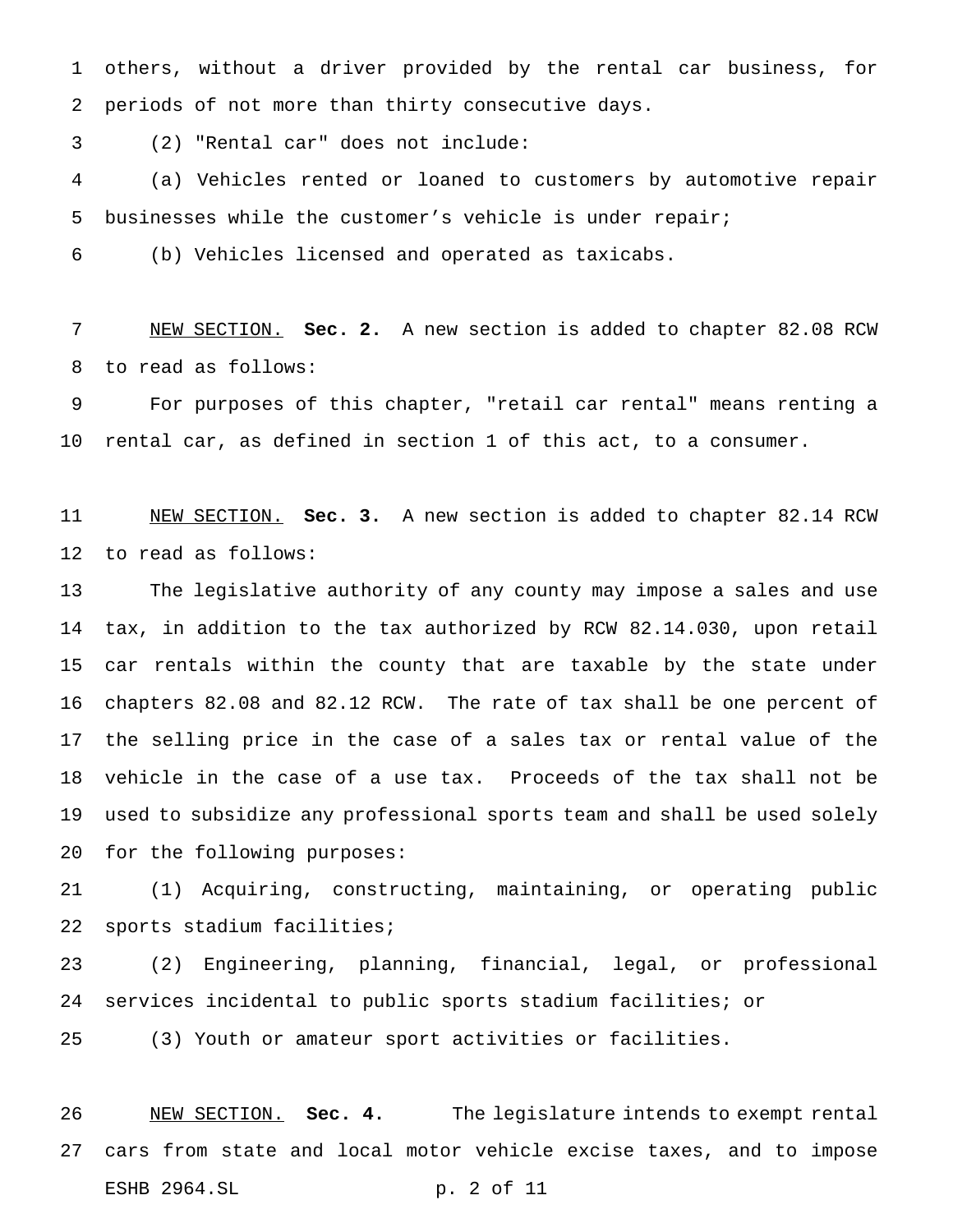additional sales and use taxes in lieu thereof. These additional sales and use taxes are intended to provide as much revenue to the funds currently receiving motor vehicle excise tax revenue, including the transportation funds and the general fund, as each fund would have received if the motor vehicle excise tax exemptions had not been enacted. Revenues from these additional sales and use taxes are intended to be distributed in the same manner as the motor vehicle excise tax revenues they replace.

 NEW SECTION. **Sec. 5.** A new section is added to chapter 46.04 RCW to read as follows:

 "Rental car business" means a person engaging within this state in the business of renting rental cars, as determined under rules of the department of licensing.

 NEW SECTION. **Sec. 6.** A new section is added to chapter 46.16 RCW to read as follows:

 Rental cars shall be registered and licensed as provided in chapter 46.87 RCW.

 NEW SECTION. **Sec. 7.** A new section is added to chapter 46.87 RCW to read as follows:

 (1) Rental car businesses must register with the department of licensing. This registration must be renewed annually by the rental car business.

 (2) Rental car businesses must obtain a certificate of ownership and indicate that the vehicle is a rental car. Registration must be obtained for all rental cars and shall be valid for the period in which the rental car is part of an authorized business up to a maximum of twelve months.

p. 3 of 11 ESHB 2964.SL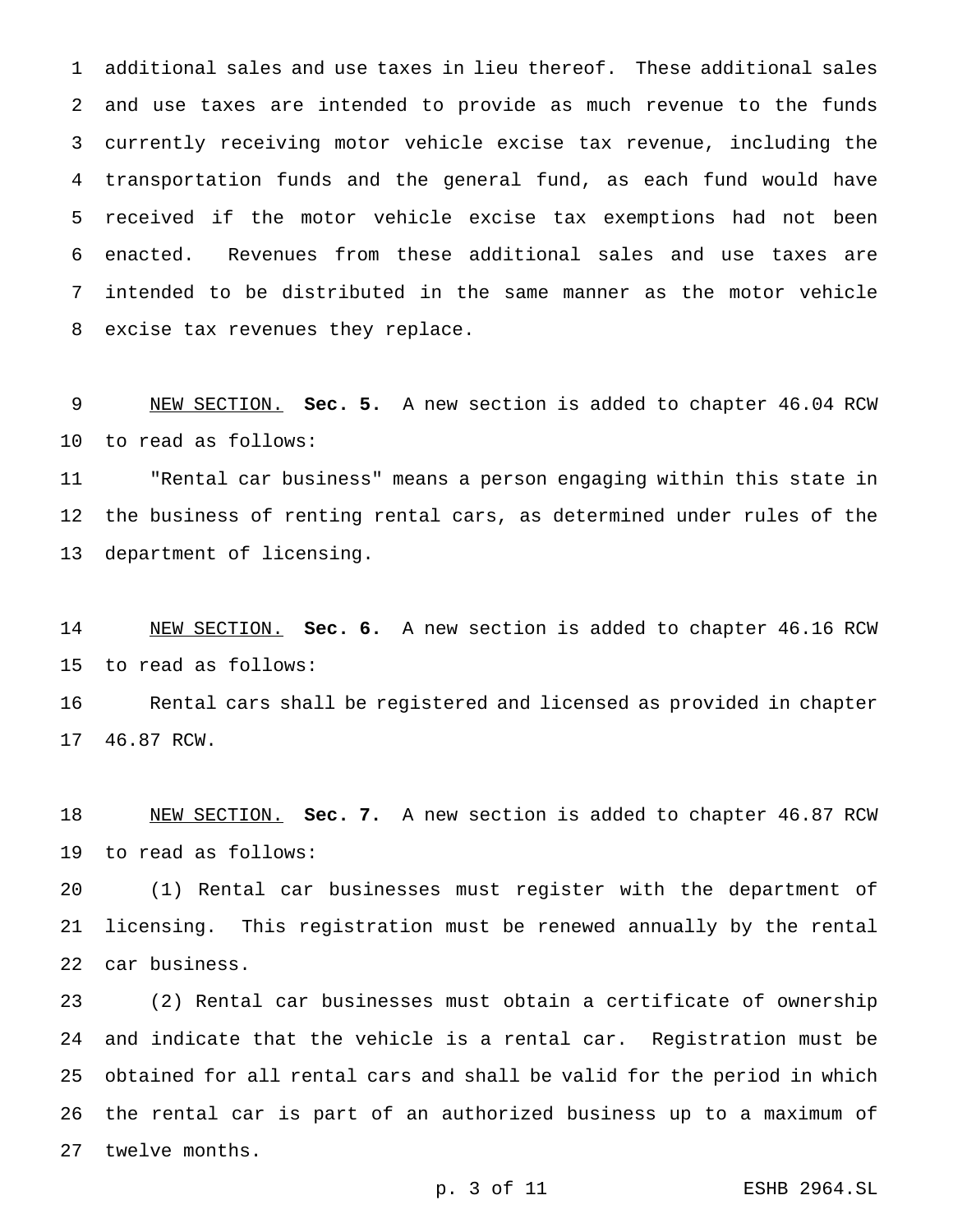(3) In addition to all other fees prescribed for the registration of vehicles under chapter 46.16 RCW, the department shall collect a fee of five dollars per registration for the administration of the program and a vehicle transaction fee as authorized in RCW 46.87.130 to be deposited to the motor vehicle fund.

 (4) Use of rental cars is restricted to the rental customer unless otherwise provided by rule.

 (5) The department will issue rental car license plates to businesses authorized under this section. A rental car business shall pay a fee of ten dollars for each set of rental car license plates as defined in RCW 46.87.090. Rental cars no longer eligible for use of the rental plates will be considered unlicensed vehicles and must be registered and pay the required motor vehicle excise taxes and registration fees prior to operation on public roads of this state.

 (6) The department may authorize rental car businesses to issue temporary authorization permits as defined in RCW 46.87.080.

 (7) The department may suspend or cancel the exemptions, benefits, or privileges granted under this section to any person or business firm who violates the laws of this state relating to the operation or registration of vehicles or rules lawfully adopted thereunder. The department may initiate and conduct audits, investigations, and enforcement actions as may be reasonably necessary for administering this section.

 (8) Except as provided in this section or by rule adopted pursuant to this section, the transfer or use of the rental plates is a traffic infraction subject to a fine not to exceed five hundred dollars. Any law enforcement agency that determines that a special license plate has not been used in conformance with this section will confiscate the license plates and return them to the department for nullification along with full details of the reasons for confiscation.

ESHB 2964.SL p. 4 of 11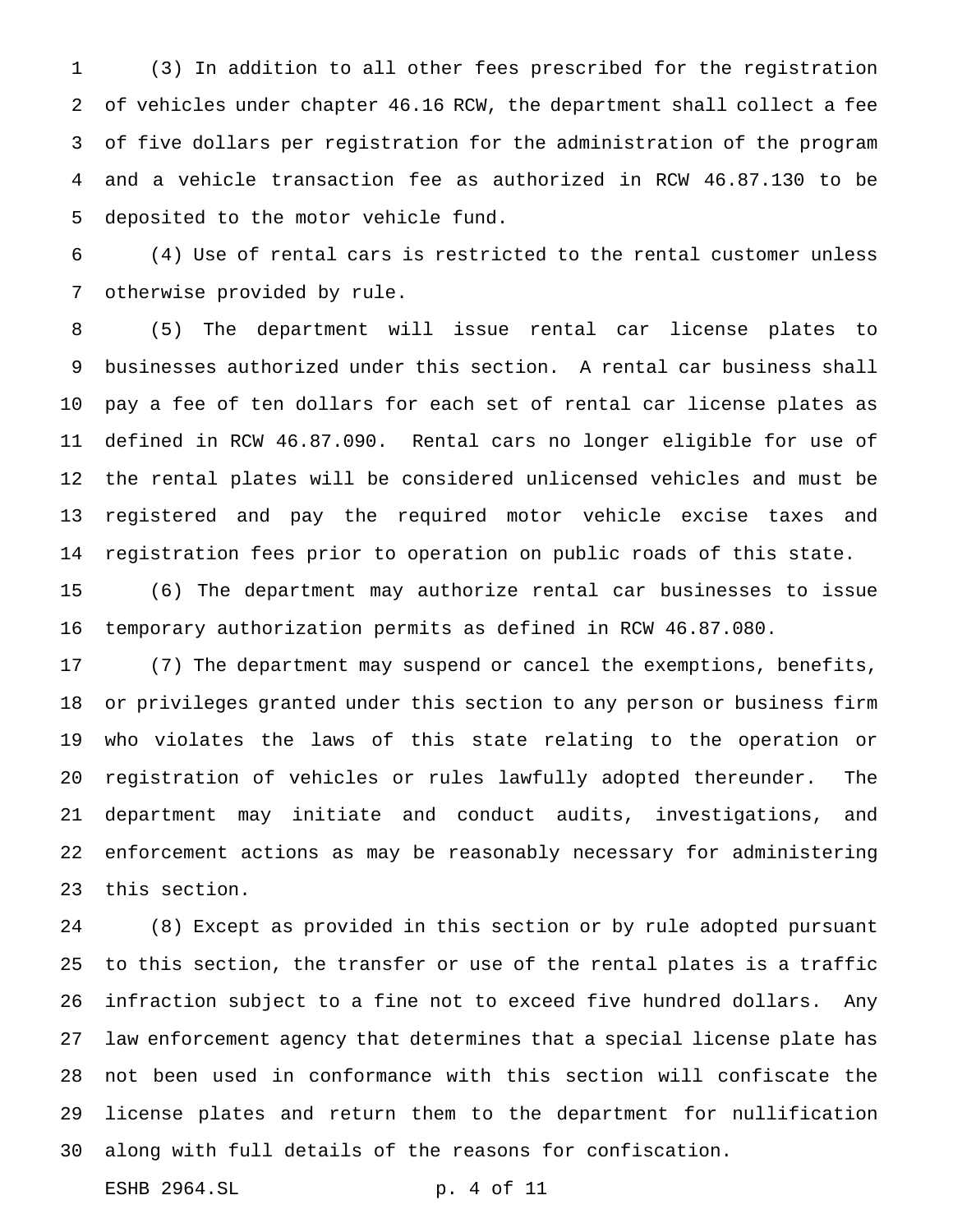(9) The department shall adopt such rules as may be necessary to administer and enforce the provisions of this section.

 NEW SECTION. **Sec. 8.** A new section is added to chapter 82.44 RCW to read as follows:

 Rental cars as defined in section 1 of this act are exempt from the taxes imposed in RCW 82.44.020 (1) and (2).

 **Sec. 9.** RCW 82.08.020 and 1985 c 32 s 1 are each amended to read as follows:

 (1) There is levied and there shall be collected a tax on each retail sale in this state equal to six and five-tenths percent of the selling price.

12 (2) There is levied and there shall be collected an additional tax 13 on each retail car rental, regardless of whether the vehicle is 14 licensed in this state, equal to five and nine-tenths percent of the 15 selling price. Ninety-one percent of the revenue collected under this subsection shall be deposited and distributed in the same manner as 17 motor vehicle excise tax revenue collected under RCW 82.44.020(1). 18 Nine percent of the revenue collected under this subsection shall be deposited in the transportation fund and distributed in the same manner as motor vehicle excise tax revenue collected under RCW 82.44.020(2). 21 (3) The ((tax)) taxes imposed under this chapter shall apply to successive retail sales of the same property.

23 ( $(\langle 4\rangle)$ )  $(4)$  The rates provided in this section ((applies)) apply to taxes imposed under chapter 82.12 RCW as provided in RCW 82.12.020.

 NEW SECTION. **Sec. 10.** A new section is added to chapter 82.08 RCW to read as follows:

p. 5 of 11 ESHB 2964.SL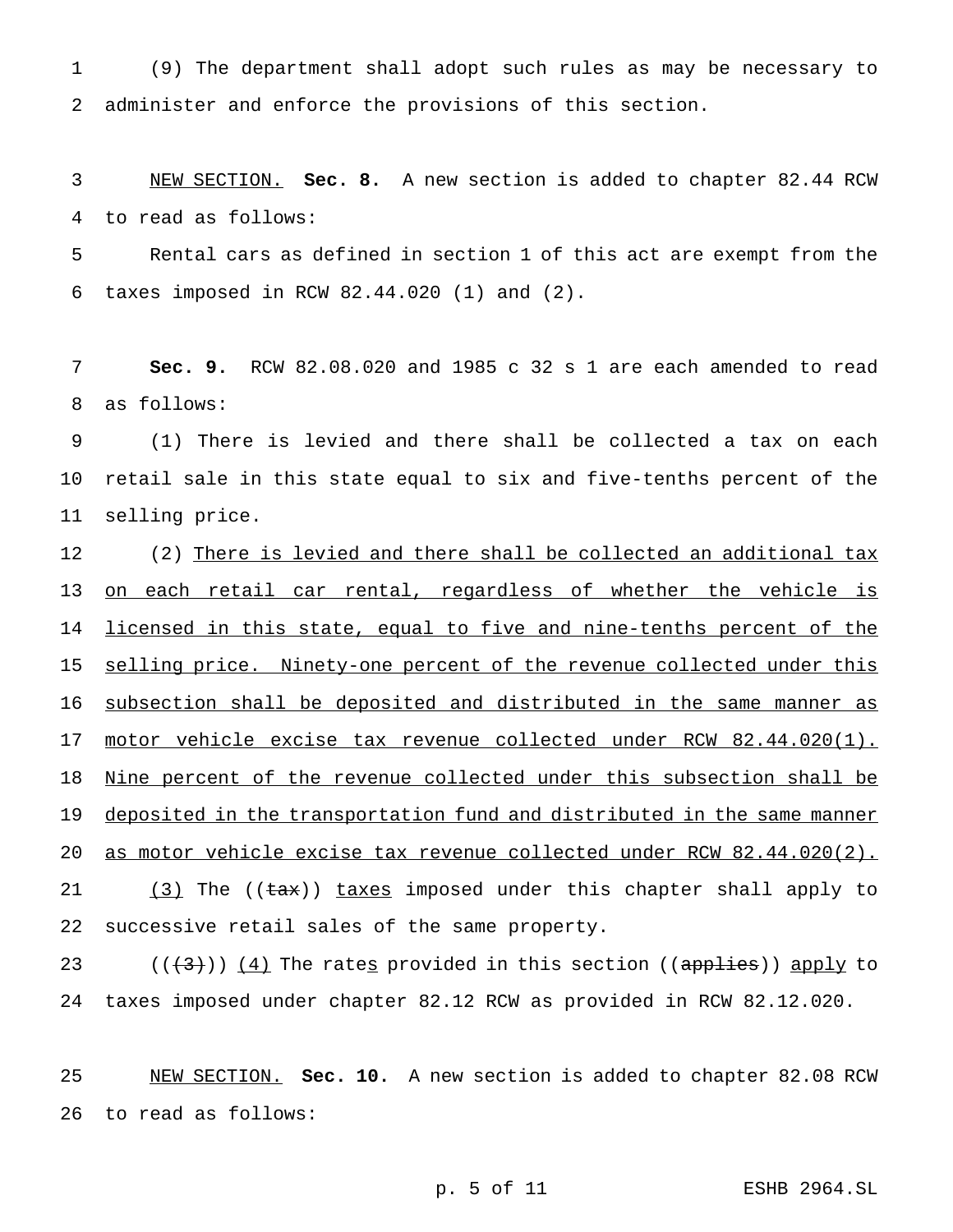Before January 1, 1994, and January 1 of each odd-numbered year thereafter:

 The department of licensing, with the assistance of the department of revenue, shall provide the office of financial management and the fiscal committees of the legislature with an updated estimate of the amount of revenue attributable to the taxes imposed in RCW 82.08.020(2), and the amount of revenue not collected as a result of section 8 of this act.

 **Sec. 11.** RCW 35.58.273 and 1991 c 339 s 29 and 1991 c 309 s 1 are each reenacted and amended to read as follows:

 (1) Through June 30, 1992, any municipality, as defined in this subsection, is authorized to levy and collect a special excise tax not exceeding .7824 percent and beginning July 1, 1992, .725 percent on the value, as determined under chapter 82.44 RCW, of every motor vehicle owned by a resident of such municipality for the privilege of using such motor vehicle provided that in no event shall the tax be less than one dollar and, subject to RCW 82.44.150 (3) and (4), the amount of such tax shall be credited against the amount of the excise tax levied 19 by the state under RCW  $82.44.020(1)$ . As used in this subsection, the term "municipality" means a municipality that is located within (a) each county with a population of two hundred ten thousand or more and (b) each county with a population of from one hundred twenty-five thousand to less than two hundred ten thousand except for those counties that do not border a county with a population as described under subsection (a) of this subsection.

 (2) Through June 30, 1992, any other municipality is authorized to levy and collect a special excise tax not exceeding .815 percent, and beginning July 1, 1992, .725 percent on the value, as determined under chapter 82.44 RCW, of every motor vehicle owned by a resident of such ESHB 2964.SL p. 6 of 11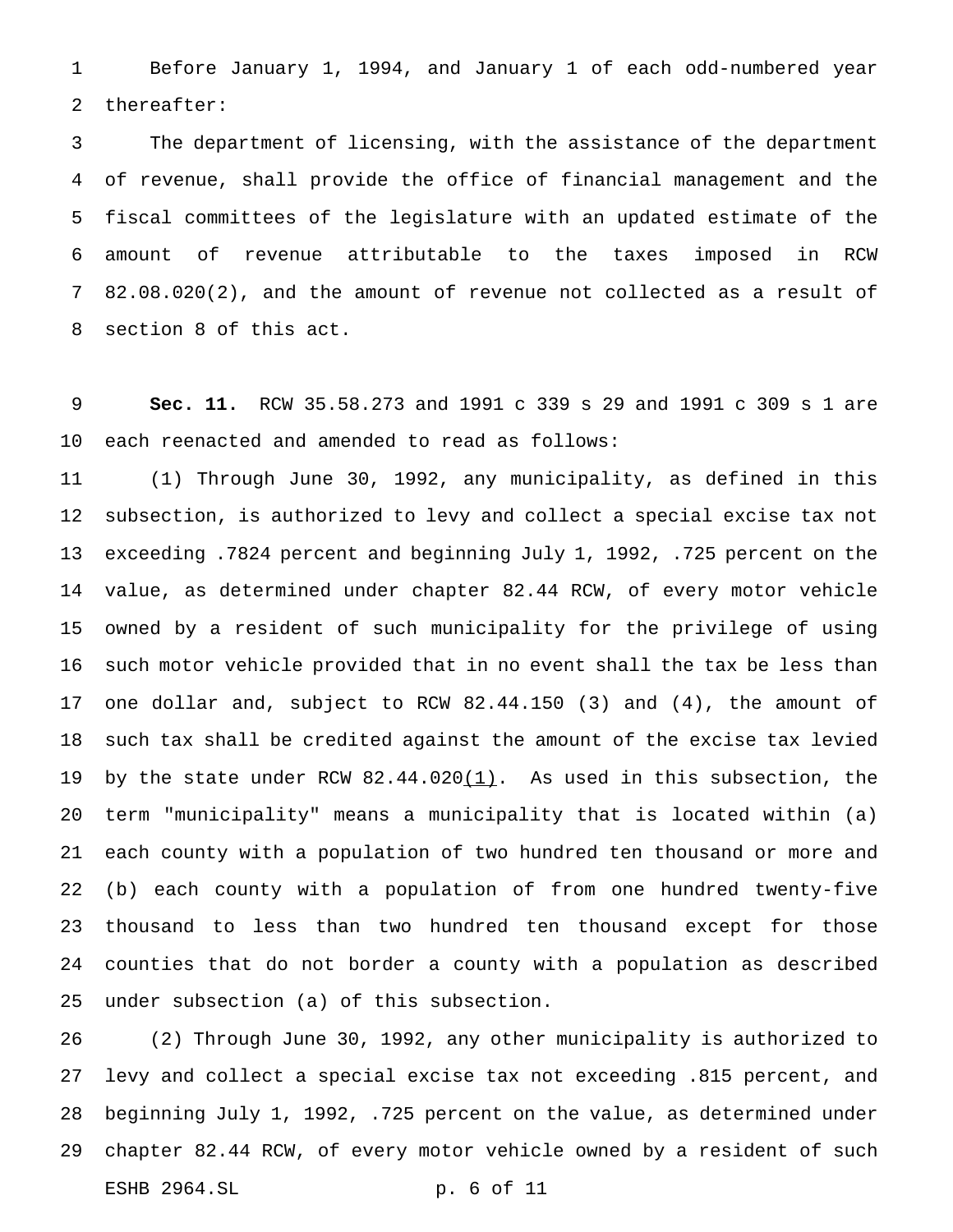municipality for the privilege of using such motor vehicle provided that in no event shall the tax be less than one dollar and, subject to RCW 82.44.150 (3) and (4), the amount of such tax shall be credited against the amount of the excise tax levied by the state under RCW 82.44.020(1). Before utilization of any excise tax moneys collected under authorization of this section for acquisition of right of way or construction of a mass transit facility on a separate right of way the municipality shall adopt rules affording the public an opportunity for "corridor public hearings" and "design public hearings" as herein defined, which rule shall provide in detail the procedures necessary for public participation in the following instances: (a) prior to adoption of location and design plans having a substantial social, economic or environmental effect upon the locality upon which they are to be constructed or (b) on such mass rapid transit systems operating on a separate right of way whenever a substantial change is proposed relating to location or design in the adopted plan. In adopting rules the municipality shall adhere to the provisions of the Administrative Procedure Act.

 (3) A "corridor public hearing" is a public hearing that: (a) is held before the municipality is committed to a specific mass transit route proposal, and before a route location is established; (b) is held to afford an opportunity for participation by those interested in the determination of the need for, and the location of, the mass rapid transit system; (c) provides a public forum that affords a full opportunity for presenting views on the mass rapid transit system route location, and the social, economic and environmental effects on that location and alternate locations: PROVIDED, That such hearing shall not be deemed to be necessary before adoption of an overall mass rapid transit system plan by a vote of the electorate of the municipality.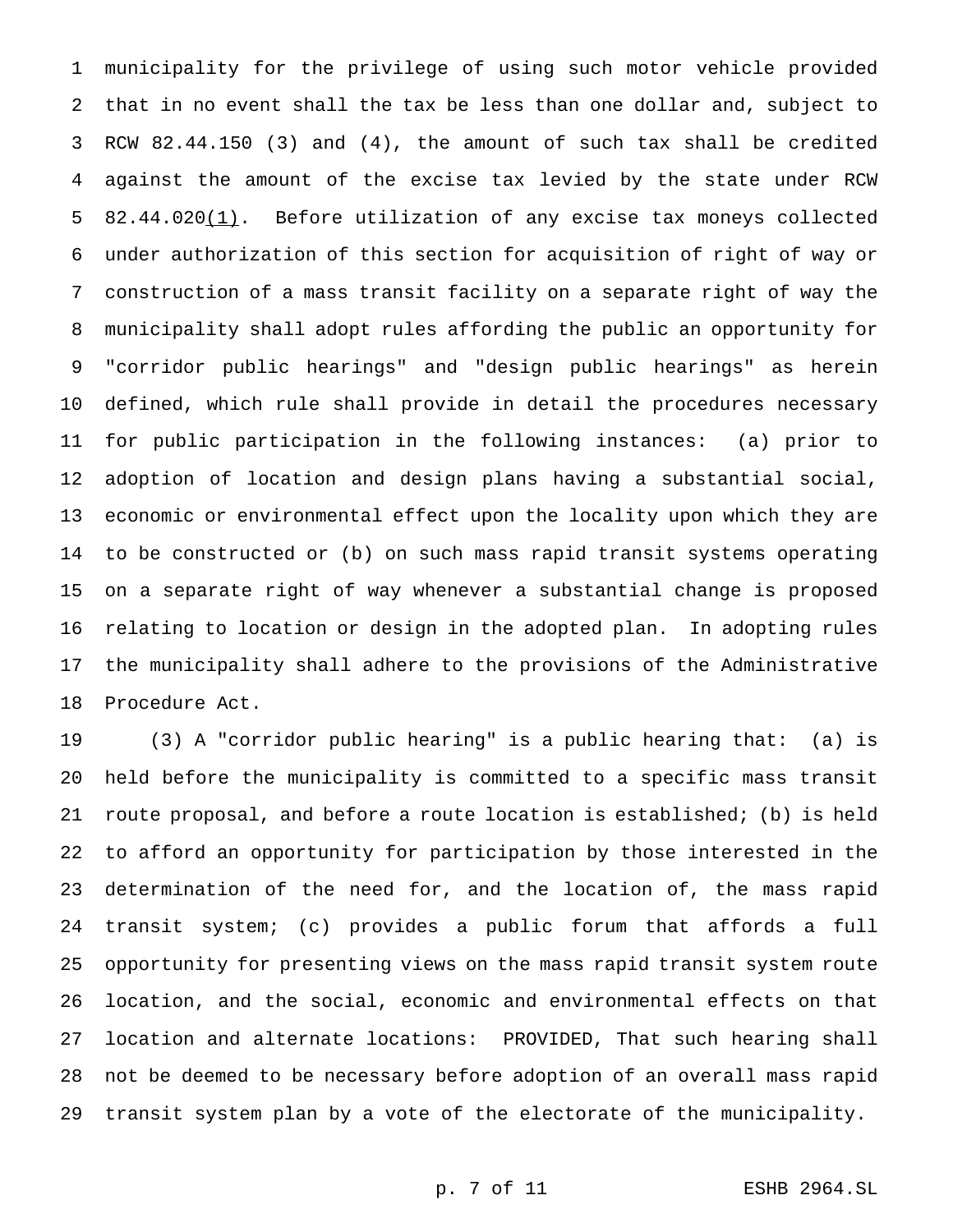(4) A "design public hearing" is a public hearing that: (a) is held after the location is established but before the design is adopted; and (b) is held to afford an opportunity for participation by those interested in the determination of major design features of the mass rapid transit system; and (c) provides a public forum to afford a full opportunity for presenting views on the mass rapid transit system design, and the social, economic, environmental effects of that design and alternate designs.

 (5) A municipality imposing a tax under subsection (1) or (2) of this section may also impose a sales and use tax, in addition to the tax authorized by RCW 82.14.030, upon retail car rentals within the 12 municipality that are taxable by the state under chapters 82.08 and 13 82.12 RCW. The rate of tax shall bear the same ratio to the rate 14 imposed under RCW 82.08.020(2) as the excise tax rate imposed under subsection (1) of this section bears to the excise tax rate imposed under RCW 82.44.020 (1) and (2). The base of the tax shall be the 17 selling price in the case of a sales tax or the rental value of the 18 vehicle used in the case of a use tax. The tax imposed under this 19 section shall be deducted from the amount of tax otherwise due under RCW 82.08.020(2). The revenue collected under this subsection shall be distributed in the same manner as special excise taxes under 22 subsections (1) and (2) of this section.

 **Sec. 12.** RCW 81.100.060 and 1991 c 363 s 154 are each amended to read as follows:

 A county with a population of one million or more and a county with a population of from two hundred ten thousand to less than one million that is adjoining a county with a population of one million or more, having within their boundaries existing or planned high occupancy vehicle lanes on the state highway system may, with voter approval, ESHB 2964.SL p. 8 of 11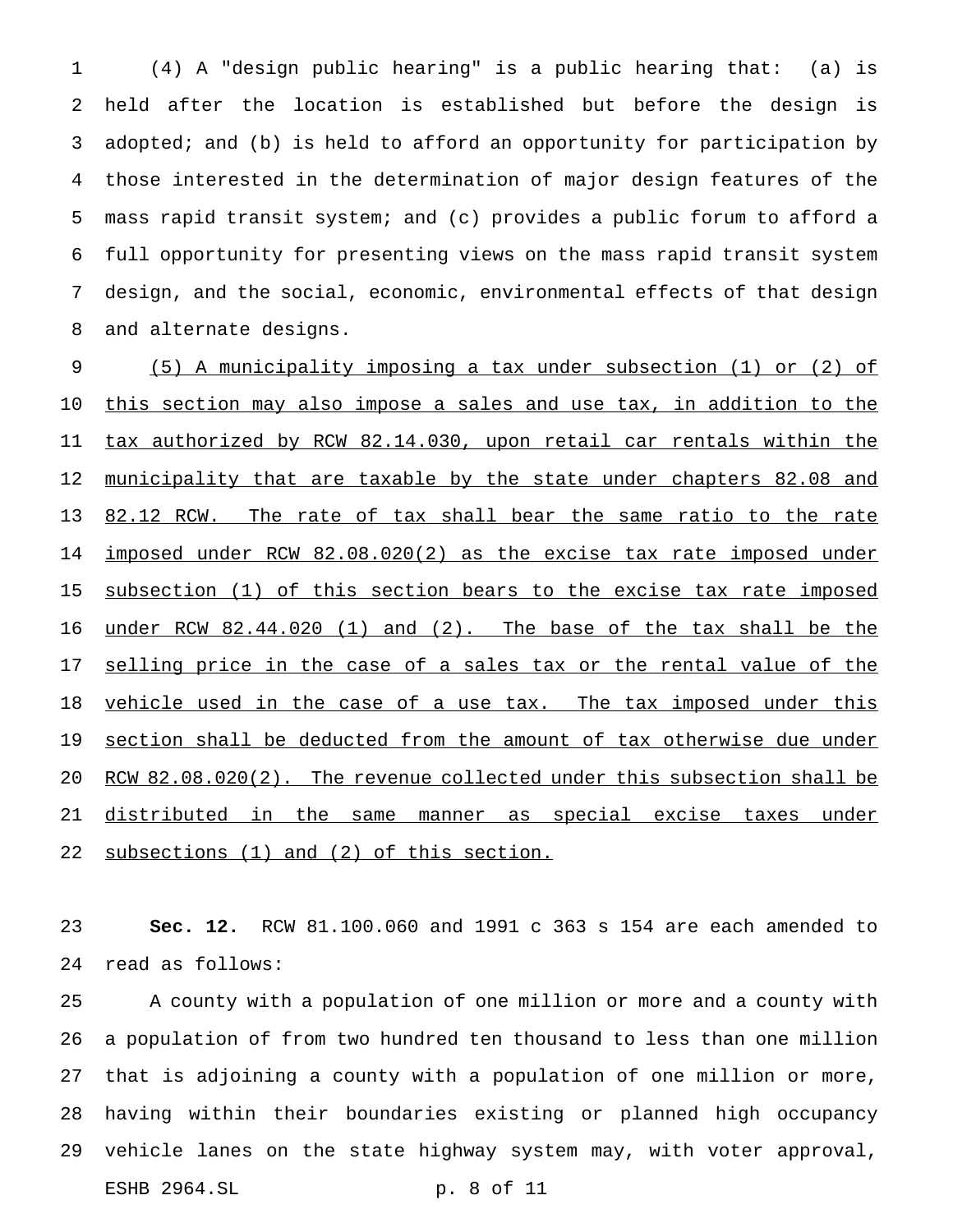impose a local surcharge of not more than fifteen percent on the state motor vehicle excise tax paid under RCW 82.44.020(1) on vehicles 3 registered to a person residing within the county and on the state sales and use taxes paid under the rate in RCW 82.08.020(2) on retail 5 car rentals within the county. No surcharge may be imposed on vehicles licensed under RCW 46.16.070 except vehicles with an unladen weight of six thousand pounds or less, RCW 46.16.079, 46.16.080, 46.16.085, or 46.16.090.

 Counties imposing a tax under this section shall contract, before the effective date of the resolution or ordinance imposing a surcharge, 11 administration and collection to the state department of licensing, and 12 department of revenue, as appropriate, which shall deduct an amount, as provided by contract, for administration and collection expenses incurred by the department. All administrative provisions in chapters 82.03, 82.32, and 82.44 RCW shall, insofar as they are applicable to state motor vehicle excise taxes, be applicable to surcharges imposed 17 under this section. All administrative provisions in chapters 82.03, 82.08, 82.12, and 82.32 RCW shall, insofar as they are applicable to 19 state sales and use taxes, be applicable to surcharges imposed under this section.

 If the tax authorized in RCW 81.100.030 is also imposed by the 22 county, the total proceeds from ((both)) tax sources imposed under this 23 section and RCW 81.100.030 each year shall not exceed the maximum amount which could be collected under this section.

 **Sec. 13.** RCW 81.104.160 and 1991 c 318 s 12 are each amended to read as follows:

27 (1) Any city that operates a transit system, county transportation authority, metropolitan municipal corporation, or public transportation benefit area, solely for the purpose of providing high capacity p. 9 of 11 ESHB 2964.SL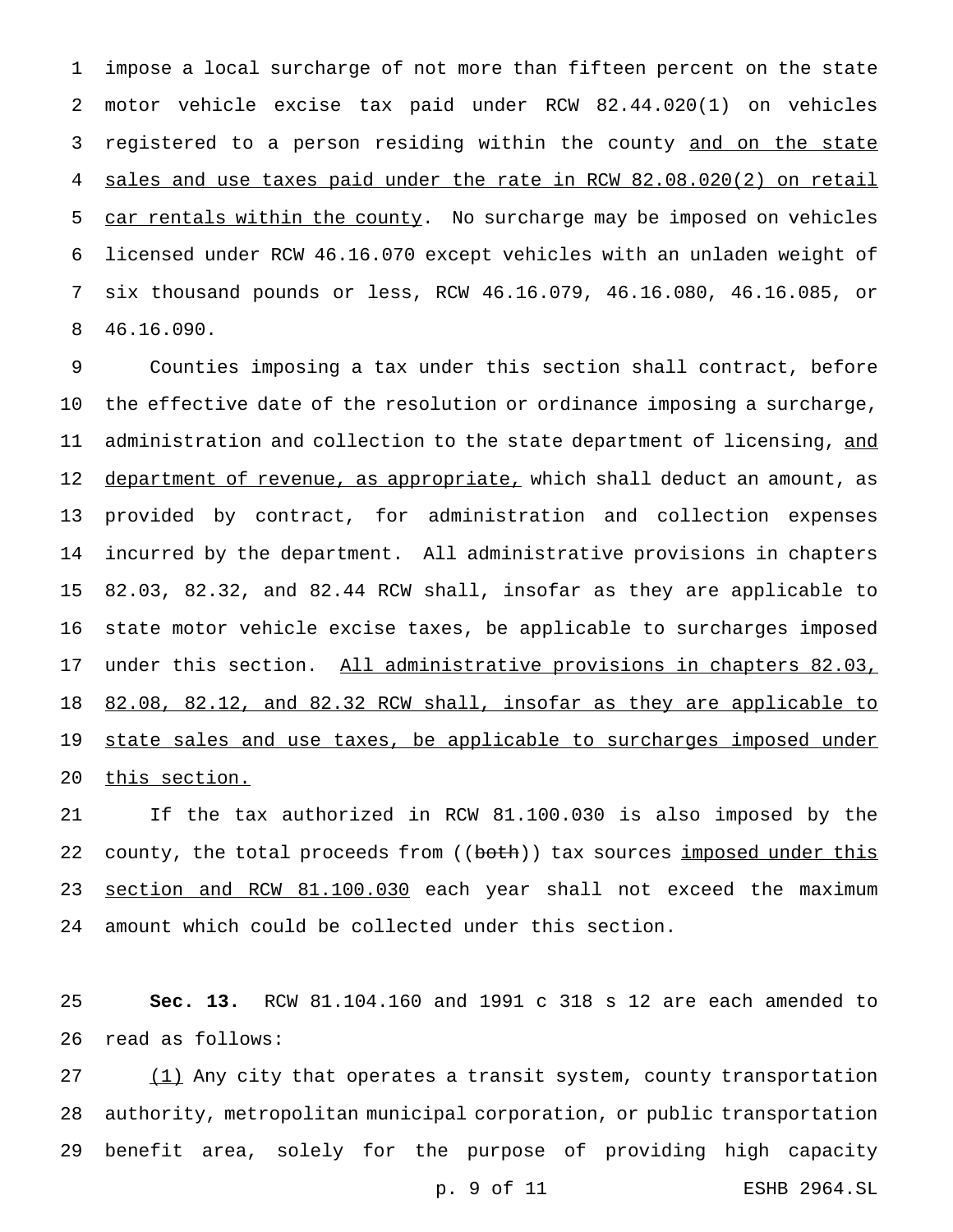transportation service may submit an authorizing proposition to the voters, and if approved, may levy and collect an excise tax, at a rate approved by the voters, but not exceeding eighty one-hundredths of one percent on the value, under chapter 82.44 RCW, of every motor vehicle owned by a resident of such city, county transportation authority, metropolitan municipal corporation, or public transportation benefit area. In any county imposing a motor vehicle excise tax surcharge pursuant to RCW 81.100.060, the maximum tax rate under this section shall be reduced to a rate equal to eighty one-hundredths of one percent on the value less the equivalent motor vehicle excise tax rate of the surcharge imposed pursuant to RCW 81.100.060. This rate shall not apply to vehicles licensed under RCW 46.16.070 except vehicles with an unladen weight of six thousand pounds or less, RCW 46.16.079, 46.16.080, 46.16.085, or 46.16.090.

 (2) An agency imposing a tax under subsection (1) of this section 16 may also impose a sales and use tax solely for the purpose of providing 17 high capacity transportation service, in addition to the tax authorized 18 by RCW 82.14.030, upon retail car rentals within the agency's 19 jurisdiction that are taxable by the state under chapters 82.08 and 20 82.12 RCW. The rate of tax shall bear the same ratio to the rate imposed under RCW 82.08.020(2) as the excise tax rate imposed under 22 subsection (1) of this section bears to the excise tax rate imposed under RCW 82.44.020 (1) and (2). The base of the tax shall be the selling price in the case of a sales tax or the rental value of the 25 vehicle used in the case of a use tax. The revenue collected under this subsection shall be used in the same manner as excise taxes under subsection (1) of this section.

 NEW SECTION. **Sec. 14.** (1) Sections 1 through 3 of this act are necessary for the immediate preservation of the public peace, health, ESHB 2964.SL p. 10 of 11